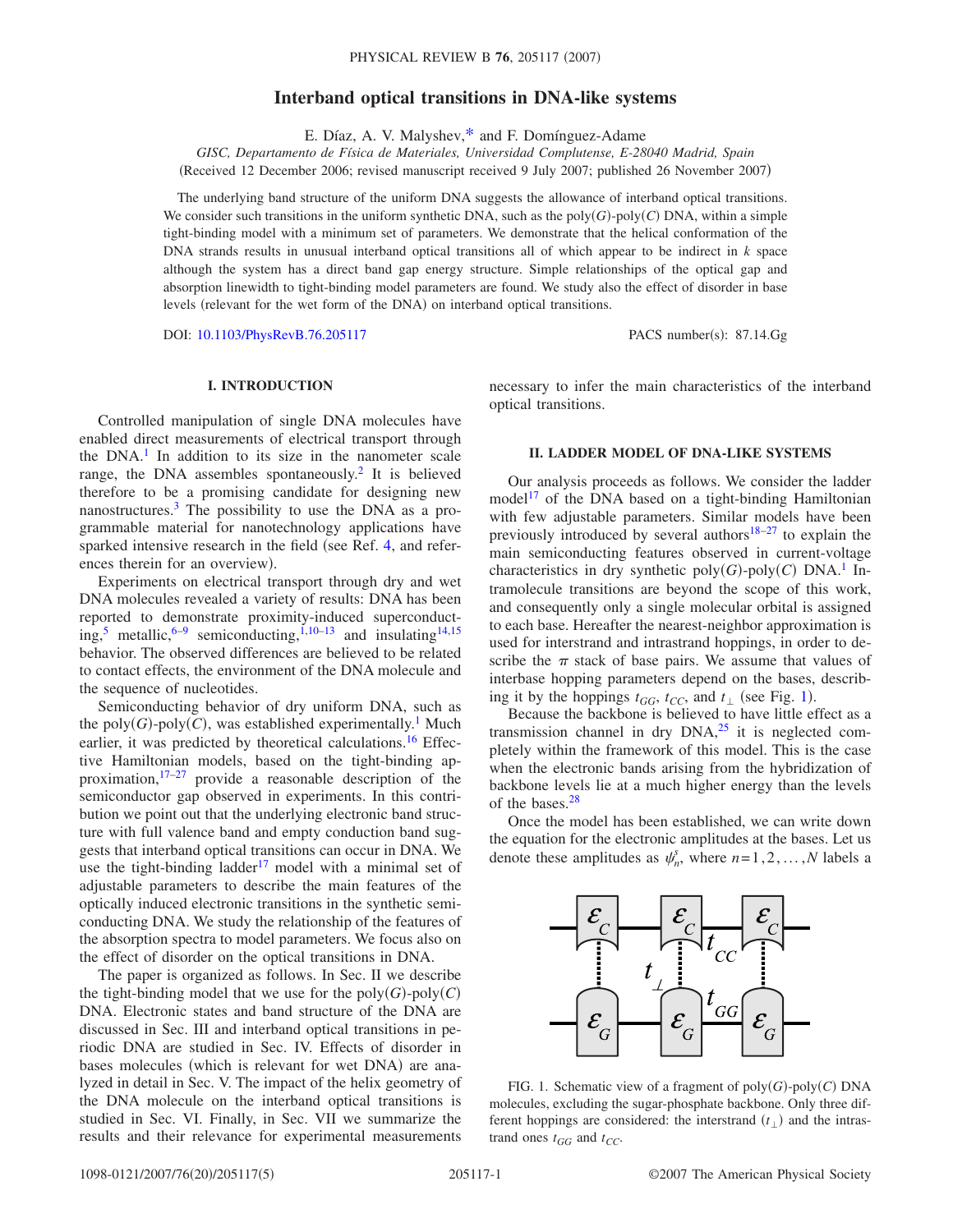<span id="page-1-2"></span>

FIG. 2. HOMO  $(H)$  and LUMO  $(L)$  bands in  $\text{poly}(G)\text{-}\text{poly}(C)$ DNA. Solid lines correspond to Eq.  $(2)$  $(2)$  $(2)$  within the ladder model and solid circles are the energy values taken from Ref. [29.](#page-4-6)

<span id="page-1-0"></span>base pair and the superscript  $s = G, C$  labels the two strands. The equations for the amplitudes are then given by

$$
(E - \varepsilon_C) \psi_n^C = t_{CC} (\psi_{n+1}^C + \psi_{n-1}^C) + t_{\perp} \psi_n^G, \tag{1a}
$$

$$
(E - \varepsilon_G) \psi_n^G = t_{GG} (\psi_{n+1}^G + \psi_{n-1}^G) + t_\perp \psi_n^C.
$$
 (1b)

#### **III. ELECTRONIC BAND STRUCTURE**

In this section we consider a uniform DNA molecule, in which all base energies along each strand take the same value. Solution of Eq. ([1](#page-1-0)) with rigid boundary conditions are easily found since they correspond to two coupled quantum wires; closed expression for the dispersion relation can also be obtained analytically:

$$
E(K) = \overline{E}_+(K) \pm \sqrt{\overline{E}_-^2(K) + t_\perp^2}.
$$
 (2)

<span id="page-1-1"></span>For brevity we have now defined

$$
\overline{E}_{\pm}(K) = \frac{1}{2} [E_G(K) \pm E_C(K)],
$$

where  $K = \pi k / (N+1)$  with  $k = 1, 2, ..., N$ . Here  $E_G(K) = \varepsilon_G$ +  $2t_{GG}\cos(K)$  and  $E_C(K) = \varepsilon_C + 2t_{CC}\cos(K)$  are the dispersion relationships in each strand.

Parameters for the ladder model are chosen to fit *ab initio* band structure calculations. To this end, we compare density functional calculations for the uniform  $poly(G)$ - $poly(C)$ DNA (Ref. [29](#page-4-6)) and the band structure obtained from Eq. ([2](#page-1-1)). The best fitting parameters are  $\varepsilon_c$ =−0.75 eV,  $\varepsilon_G$  $=-1.85$  eV,  $t_{CC}=-0.105$  eV,  $t_{GG}=0.047$  eV, and  $t_{\perp}=0.917$ eV. Figure [2](#page-1-2) shows the calculated band structure. In this case hoppings along the two strands  $t_{CC}$  and  $t_{GG}$  have opposite signs which results in a direct band gap energy structure. We note here that parameter sets which are traditionally used for transport calculations (see Ref.  $25$ , and references therein) suggest equal sign of intrastrand hoppings  $t_{CC}$  and  $t_{GG}$ . The latter choice, making no difference for transport, would lead to the indirect band gap electronic structure which would have strong impact on optical properties, e.g., the optical gap. Therefore, comparison of transport and optical measurements can shed light on this underlying issue.

Moreover, the occurrence of a large inter-strand hopping in this model is a consequence of the huge gap obtained by density functional calculations from Ref. [29](#page-4-6) and seen in Fig. [2.](#page-1-2) Some authors claim that Coulomb interaction is crucial for obtaining such a large gap. $30$  This interaction may cause a large interstrand hopping in an effective, one-body model such as the present one.

### **IV. INTERBAND OPTICAL TRANSITIONS**

The solutions presented in the previous section will be the starting point to calculate the optical absorption coefficient due to interband transitions in DNA molecules. To simplify the calculations, we will restrict ourselves to zero temperature and assume that the lower (HOMO) band is full and the upper (LUMO) band is empty. Under these assumptions, the absorption coefficient due to interband transition is given by the Fermi golden rule as

$$
A(\hbar \omega) \propto \sum_{i} \sum_{f} |\langle i|\hat{e} \cdot \vec{r}|f\rangle|^2 \delta(E_f - E_i - \hbar \omega), \tag{3}
$$

<span id="page-1-3"></span>where *i* and *f* run over the states of the HOMO and LUMO band, respectively. Here  $\hat{e}$  is the unit vector along the polarization direction of the incoming electromagnetic plane wave. We then focus on the square of the optical transition matrix elements  $F_{ij} = |\langle i|\hat{e} \cdot \vec{r}|f\rangle|^2$ . The  $\delta$  function in Eq. ([3](#page-1-3)) is replaced by a square-box function of width 5 meV to take into acount the homogeneous broadening.

The intrastrand hopping parameters that we obtained in Sec. III have opposite signs for the two strands, which leads to the energy structure with a direct band gap at  $\Gamma$  point  $(K=0)$ . The minimum energy difference between the two bands (determining the electronic gap) is also at the  $\Gamma$  point, suggesting that the optical and electronic gaps coincide. Fig-ure [3](#page-2-0) shows the absorption spectra for parallel (upper panel) and perpendicular (lower panel) polarizations. The optical gap is about 2.0 eV in both cases; it corresponds to transitions at the  $\Gamma$  point and coincides with the electronic gap (see Fig.  $2$ ).

#### **V. EFFECTS OF DISORDER**

In this section we consider the effects of the environment on the interband optical transitions described above. Disorder can originate from interactions with a random environment of solute molecules and ions surrounding the DNA molecule which can affect not only the backbone but also the base molecules. We account for these interactions by considering random base energies uniformly distributed within a box of width *w* and centered around  $\varepsilon_G$  or  $\varepsilon_C$ , depending on the strand. We restrict ourselves to static disorder as we consider the *T*=0 case and the molecule is supposed to be embedded into a glassy host.

Figure [4](#page-2-1) shows the absorption spectra for synthetic  $poly(G)$ - $poly(C)$  DNA with disorder in the base energies.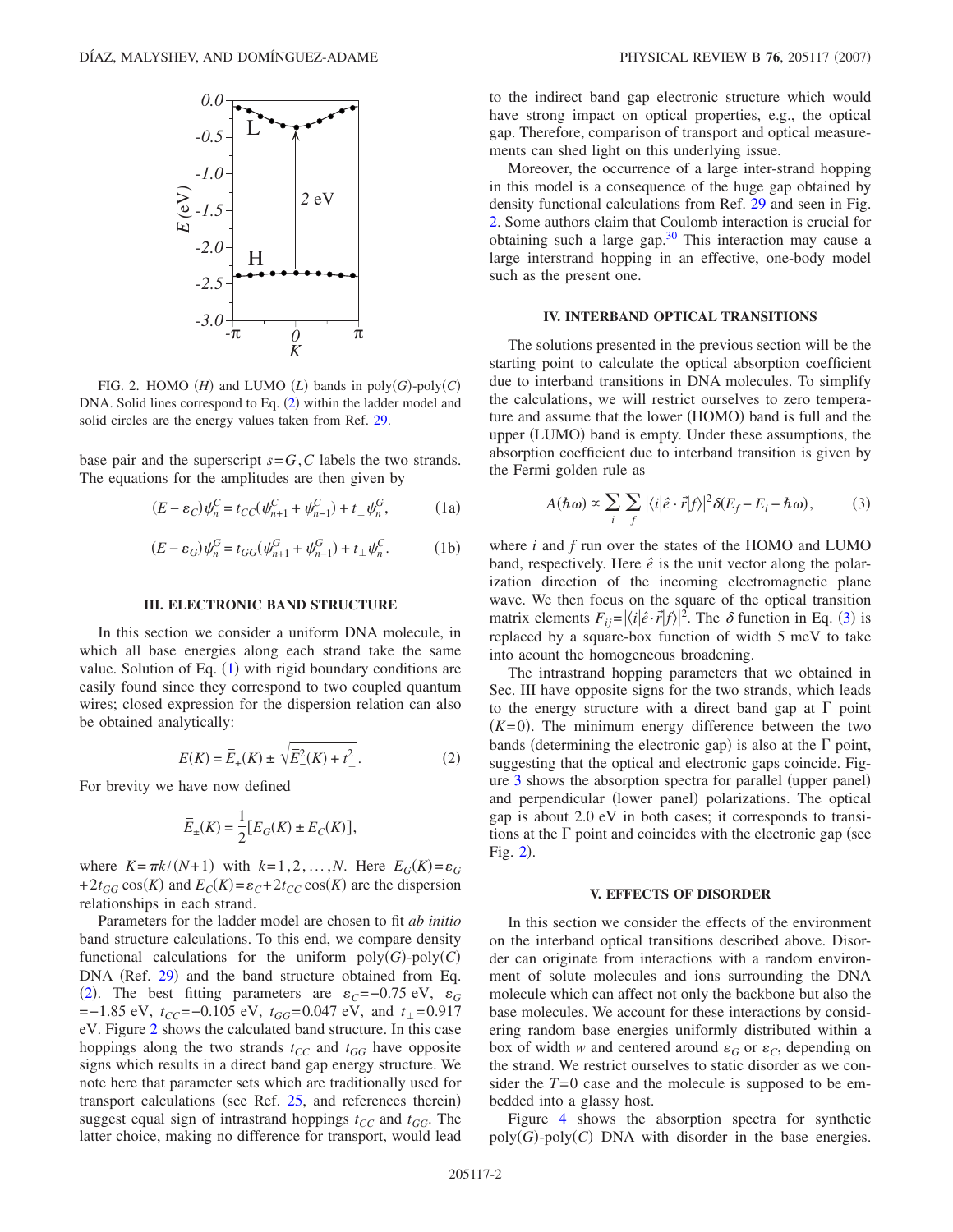<span id="page-2-0"></span>

FIG. 3. Absorption spectra for parallel (upper panel) and perpendicular (lower panel) polarizations for  $N=1000$  and parameter set obtained in Sec. III. In both cases the optical gap of 2.0 eV is equal to the electronic gap.

The results demonstrate that the absorption band edge remains almost unchanged for perpendicularly polarized light. On the contrary, the absorption spectrum for parallel polarization is sensitive to the magnitude of the disorder. At moderate disorder  $(w=0.75 \text{ eV})$  the electronic gap is still open and the corresponding absorption spectrum broadens as compared to the case of the homogeneous DNA discussed in the previous section. As the magnitude of disorder increases *w*  $=1.25$  eV) the electronic gap closes, as the left panel of Fig. [4](#page-2-1) shows.

### **VI. IMPACT OF THE HELIX CONFORMATION OF THE DNA STRANDS**

<span id="page-2-1"></span>The considered model neglect the double helix geometry of the DNA molecule. However, the spatial arrangement of



FIG. 4. Left panels show the DOS for two different magnitudes of disorder in base energies indicated in each plot. The corresponding absorption spectra for parallel (middle panels) and perpendicular (right panels) polarizations are also shown. The curves  $A(h\omega)$ comprise averaging over 1000 realizations of base disorder with the bin of 5 meV.

bases has recently been demonstrated to be crucial for transport properties in the presence of the perpendicular electric field. $27$  It can also be relevant when dealing with optical dipole moments of the electronic transitions. To improve the analysis, we consider the double helix structure of DNA molecules: the coordinates of the bases along both strands can be set as

*xn*

$$
x_n^s = R \cos\left(\frac{2\pi}{T}n + \beta_s \phi_0\right),
$$
  

$$
y_n^s = R \sin\left(\frac{2\pi}{T}n + \beta_s \phi_0\right),
$$
  

$$
z_n^s = \nu n,
$$
 (4)

where  $n=1,\ldots,N$  and  $s=C,G$ . Here  $\beta_C=+1$  and  $\beta_G=-1$ . We consider the *B* form of the DNA with the following parameters of the double helix: full twist period of 10 base pairs, i.e.,  $T=10$ . Finally, we set  $\phi_0 = \pi/3$ , so that the relative phase difference between the helices is  $2\phi_0 = 2\pi/3$ , and the minor groove is one half of the major one.

The helical conformation of the DNA strands results in unusual selection rules for inter-band optical transitions in the case of perpendicular polarization. Assume for simplicity that  $\varepsilon_G = \varepsilon_C$ . In this simple case the wave functions have well-defined symmetries not only along the base-stacking direction and also in the transversal direction. These symmetries give rise to selection rules for the electron momentum (not shown here). It is then a matter of simple algebra to demonstrate that

$$
F_{if} \propto \frac{\sin^2(|K_i \pm K_f| - 2\pi/T)}{(|K_i \pm K_f| - 2\pi/T)^2} = \pi \delta(|K_i \pm K_f| - 2\pi/T). \quad (5)
$$

Thus, the harmonic modulation of dipole moments brings in the additional effective momentum  $2\pi/T$ , which changes the selection rule from that conserving the true total momentum to the conservation of the sum of the total and the effective momenta. As the result the strongest transitions appear to be indirect in *k* space. Changes of the absorption band that result from the modification of the selection rule depend on the energy dispersion of the bands. For the direct band gap case the absorption band narrows with respect to the planar case. The amount of shrinking depends on the model parameters: the smaller are the effective masses at the bottoms of the bands the larger is the effect.

The absorption coefficient of the interband optical transitions in the twisted model is presented in Fig. [5](#page-3-12) for perpendicular polarization (the spectrum for parallel polarization remains unchanged). The height of the absorption spectrum is reduced as compared to the planar case. The reduction is due to the fact that dipole moments are rotating around the molecule axis, so roughly half of them are perpendicular to the field and therefore do not interact with it. Because the energy structure has direct band gap for the chosen parameters, the helical spectrum is narrower than the planar one. However, the narrowing is very small because effective masses are large (small dispersion).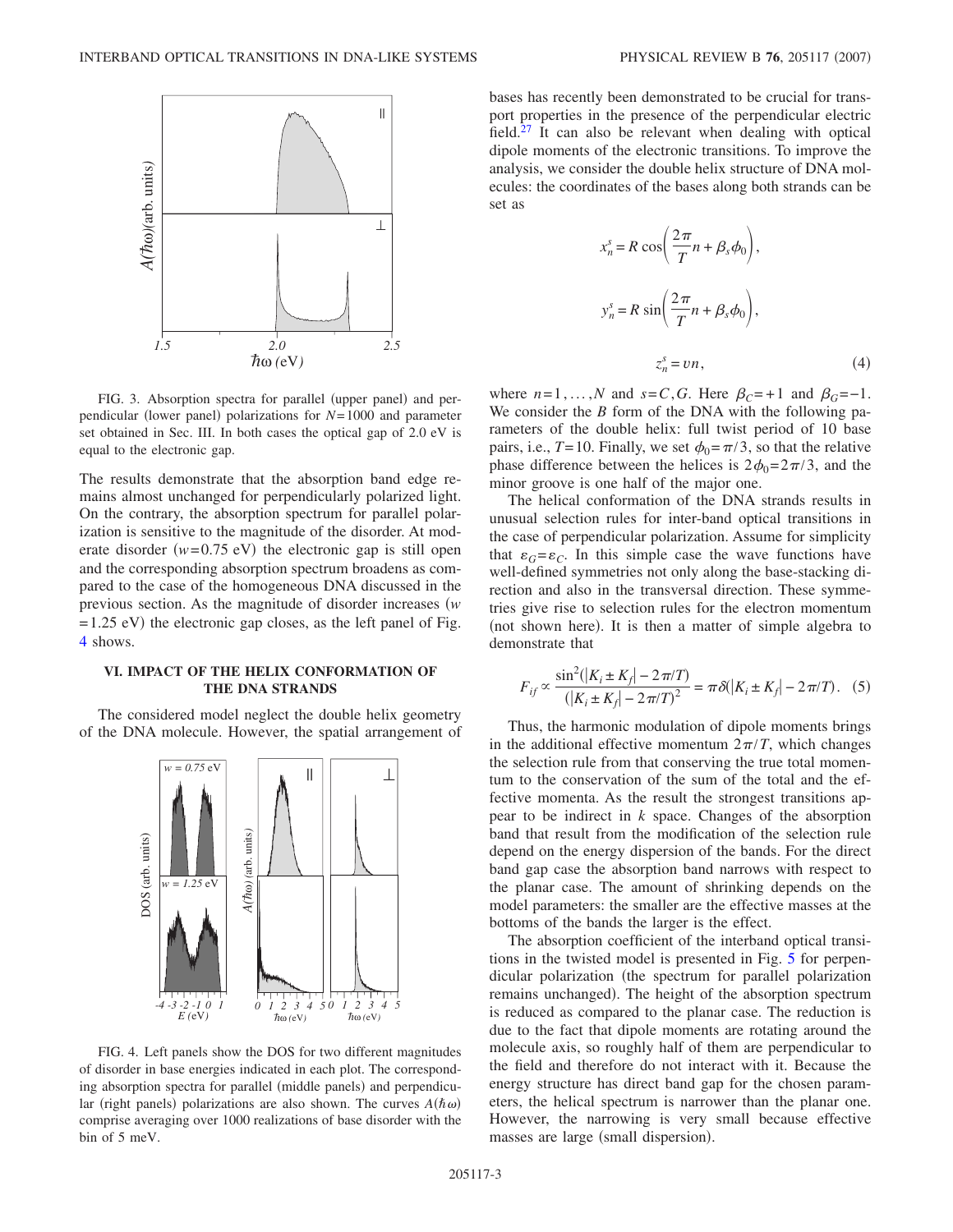<span id="page-3-12"></span>

FIG. 5. Absorption spectra for perpendicular polarizations within the planar ladder (dashed line) and the twisted ladder (solid line) models. The number of bases at each strand is  $N=1000$ .

We note finally that parallel and perpendicular absorption spectra could possibly be measured in self-assembled monolayer of DNA on gold substrates,  $31-35$  $31-35$  in which DNA molecules have well-defined orientation.

#### **VII. CONCLUSIONS**

We considered interband optical transitions in the semiconducting synthetic DNA, such as the  $poly(G)$ - $poly(C)$ DNA. To study the optical properties we used a tight-binding model with a minimal parameter sets. By fitting the band structure, that was calculated by  $ab$  *initio* methods,  $29$  we have obtained a parameter set in which hoppings along each strand have opposite signs. The latter leads to a direct band gap energy structure with equal optical and electronic gaps. We put forward a simple relationship of the optical gap to tight-binding model parameters and argue that combined optical and electric measurements can provide an insight into the underlying electronic band structure of the DNA.

To address optical properties of the DNA in its wet form, we have studied the effect of static disorder in the base levels on interband optical transitions. Static disorder reduces both optical and electronic gaps. The closure of the electronic gap by the disorder provides, in particular, a simple explanation of the observed ohmic behavior of DNA conductivity in disordered aqueous environment.<sup>9</sup>

We show also that the helical confirmation of the DNA strands result in unusual selection rules for interband optical transitions in the case of perpendicular polarization of incoming light. Such transitions appear to be indirect in momentum space. On these grounds, we demonstrate that analysis of absorption spectra for parallel and perpendicular polarizations can provide valuable information on details of the DNA energy structure.

Although matrix elements of intramolecule excitations are several orders of magnitude larger than those involving molecular levels of different bases,  $36,37$  $36,37$  the intramolecule transition energy of about 3.7  $eV^{37}$  observed in wet DNA is probably well above the absorption band edge for interband transitions. Thus, low-energy features in the absorption spectra due to interband transitions are relatively weak but well separated from the strong intramolecule excitations, which suggests that they can be observed, although this could be challenging from the experimental point of view.

Finally, it is worth mentioning that the model we use does not account for thermally activated hopping or polaronic effects.<sup>10</sup> We believe that such mechanisms should also be considered when interpreting experimental spectra. Work along these lines is in progress.

#### **ACKNOWLEDGMENTS**

The authors thank E. Maciá, A. Rodríguez, and P. A. Orellana for helpful discussions. This work was supported by MEC (Project MOSAICO). A.V.M. acknowledges financial support from MEC through the *Ramón y Cajal* program.

- <span id="page-3-0"></span>\*On leave from Ioffe Physico-Technical Institute, Saint Petersburg, Russia.
- <span id="page-3-1"></span><sup>1</sup>D. Porath, A. Bezryadin, S. de Vries, and C. Dekker, Nature (London) 403, 635 (2000).
- <span id="page-3-2"></span>2H. Yan, S. H. Park, G. Finkelstein, J. H. Reif, and T. H. LaBean, Science 301, 1882 (2003).
- <span id="page-3-3"></span><sup>3</sup> N. C. Seeman, Nature (London) **421**, 427 (2003).
- <span id="page-3-4"></span><sup>4</sup> *Introducing Molecular Electronics*, edited by G. Cuniberti, G. Fagas, and K. Richter (Springer, Berlin, 2005).
- <span id="page-3-5"></span>5A. Yu. Kasumov, M. Kociak, S. Guéron, B. Reulet, V. T. Volkov, D. V. Klinov, and H. Bouchiat, Science 291, 280 (2001).
- <span id="page-3-6"></span>6Y. Okahata, T. Kobayashi, K. Tanaka, and M. J. Shimomura, J. Am. Chem. Soc. 120, 6165 (1998).
- <sup>7</sup>H. W. Fink and C. Schönenberger, Nature (London) 398, 407  $(1999).$
- 8A. Rakitin, P. Aich, C. Papadopoulos, Yu. Kobzar, A. S. Vede-

<span id="page-3-7"></span>neev, J. S. Lee, and J. M. Xu, Phys. Rev. Lett. **86**, 3670 (2001). 9O. Legrand, D. Côte, and U. Bockelmann, Phys. Rev. E **73**, 031925 (2006).

- <span id="page-3-8"></span>10K.-H. Yoo, D. H. Ha, J.-O. Lee, J. W. Park, J. Kim, J. J. Kim, H.-Y. Lee, T. Kawai, and H. Y. Choi, Phys. Rev. Lett. **87**, 198102 (2001).
- <sup>11</sup> J. S. Hwang, K. J. Kong, D. Ahn, G. S. Lee, D. J. Ahn, and S. W. Hwang, Appl. Phys. Lett. **81**, 1134 (2002).
- 12B. Q. Xu, P. M. Zhang, X. L. Li, and N. J. Tao, Nano Lett. **4**, 1105 (2004).
- <span id="page-3-9"></span>13H. Cohen, C. Nogues, R. Naaman, and D. Porath, Proc. Natl. Acad. Sci. U.S.A. 102, 11589 (2005).
- <span id="page-3-10"></span><sup>14</sup>E. Braun, Y. Eichen, U. Sivan, and G. Ben-Yoseph, Nature (London) 391, 775 (1998).
- <span id="page-3-11"></span><sup>15</sup> A. J. Storm, J. van Noort, S. de Vries, and C. Dekker, Appl. Phys. Lett. **79**, 3881 (2001).